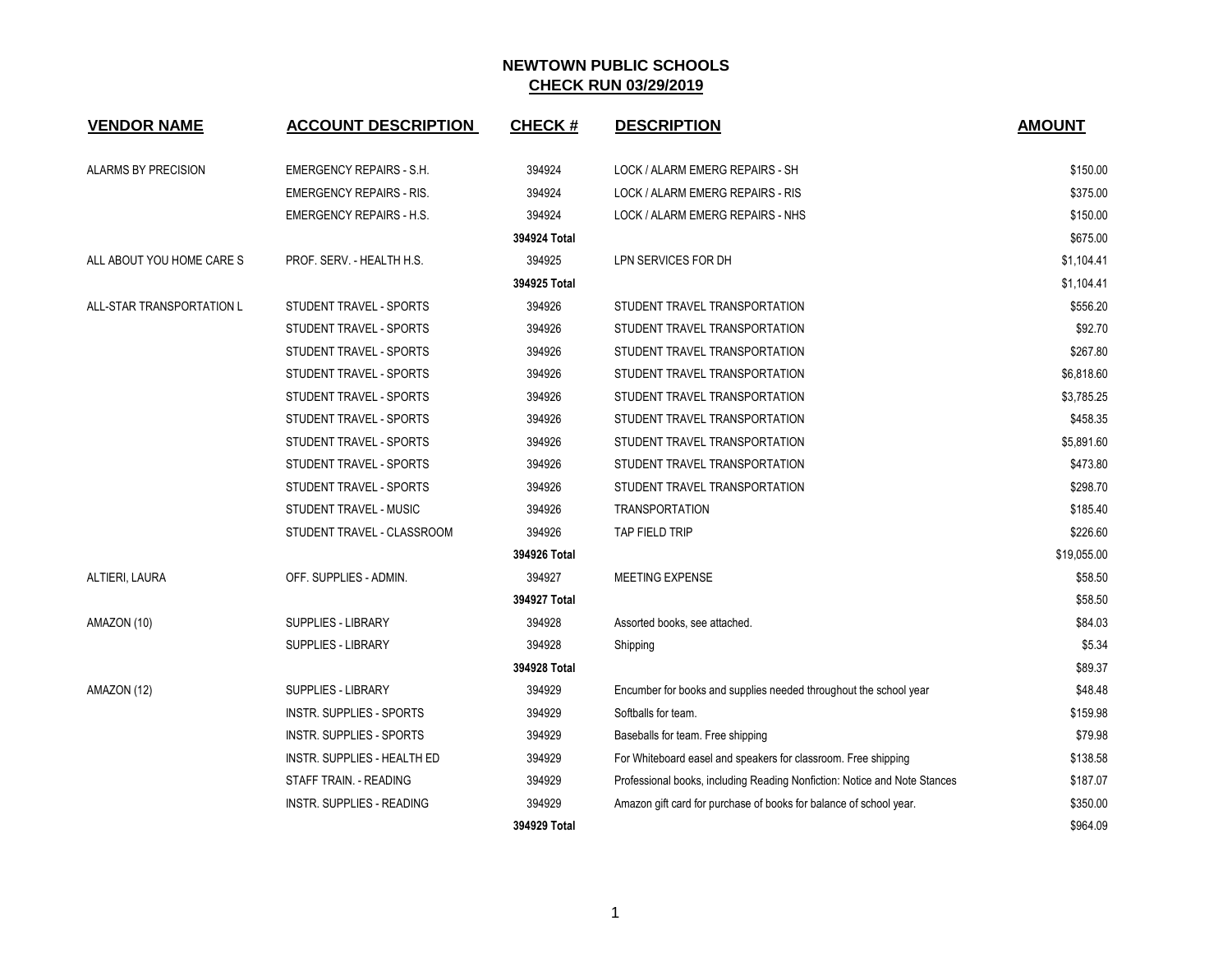| <b>VENDOR NAME</b> | <b>ACCOUNT DESCRIPTION</b>       | <b>CHECK#</b> | <b>DESCRIPTION</b>                                                           | <b>AMOUNT</b> |
|--------------------|----------------------------------|---------------|------------------------------------------------------------------------------|---------------|
| AMAZON (14)        | <b>TEXTBOOKS - READING</b>       | 394930        | Various replacement novels Free shipping                                     | \$23.97       |
|                    | INSTR. SUPPLIES - COMPUTER ED.   | 394930        | <b>STEM</b> supplies                                                         | \$233.38      |
|                    | INSTR. SUPPLIES - COMPUTER ED.   | 394930        | <b>STEM</b> supplies                                                         | \$61.98       |
|                    | INSTR. SUPPLIES - COMPUTER ED.   | 394930        | Shipping                                                                     | \$3.94        |
|                    | INSTR. SUPPLIES - COMPUTER ED.   | 394930        | <b>STEM</b> supplies                                                         | \$110.93      |
|                    | INSTR. SUPPLIES - COMPUTER ED.   | 394930        | Shipping                                                                     | \$7.05        |
|                    | INSTR. SUPPLIES - COMPUTER ED.   | 394930        | <b>STEM</b> supplies                                                         | \$22.99       |
|                    | INSTR. SUPPLIES - COMPUTER ED.   | 394930        | Shipping                                                                     | \$6.14        |
|                    | OFF. SUPPLIES - ADMIN.           | 394930        | Hundredth Monkey: Activities that inspire playful learning                   | \$135.00      |
|                    | OFF. SUPPLIES - ADMIN.           | 394930        | Shipping                                                                     | \$15.26       |
|                    | OFF. SUPPLIES - ADMIN.           | 394930        | Boxed sympathy cards                                                         | \$13.50       |
|                    | OFF. SUPPLIES - ADMIN.           | 394930        | Shipping                                                                     | \$7.23        |
|                    | OFF. SUPPLIES - ADMIN.           | 394930        | Shipping                                                                     | \$1.84        |
|                    | INSTR. SUPPLIES - CLASSROOM      | 394930        | Crayola sidewalk Chalk                                                       | \$29.10       |
|                    |                                  | 394930 Total  |                                                                              | \$672.31      |
| AMAZON (9)         | <b>TEXTBOOKS - SCIENCE</b>       | 394931        | FIELD AND LABORATORY TECHNIQUES IN ECOLOGY& NATURAL HISTORY                  | \$60.00       |
|                    | INSTR. SUPPLIES - SCIENCE        | 394931        | Lab Consumables-tenderizer, dish soap, cream of tartar, Ziploc bags          | \$41.95       |
|                    | <b>INSTR. SUPPLIES - SCIENCE</b> | 394931        | Lab Consumables-tenderizer, dish soap, cream of tartar, Ziploc bags          | \$116.30      |
| AMAZON (9)         | <b>INSTR. SUPPLIES - ENGLISH</b> | 394931        | Macbeth, Twelth Night, and Podiums                                           | \$16.99       |
|                    | <b>INSTR. SUPPLIES - ENGLISH</b> | 394931        | Macbeth, Twelth Night, and Podiums                                           | \$135.98      |
|                    | INSTR. SUPPLIES - ENGLISH        | 394931        | Macbeth, Twelth Night, and Podiums                                           | \$33.99       |
|                    | <b>INSTR. SUPPLIES - SCIENCE</b> | 394931        | Flour and Rock Salt Cream                                                    | \$40.57       |
|                    | INSTR. SUPPLIES - WORLD LANG.    | 394931        | WL Dept. teacher wellness supplies: Tissues, hand sanitizer, cleaner, gloves | \$118.30      |
|                    | INSTR. SUPPLIES - WORLD LANG.    | 394931        | WL Dept. teacher wellness supplies: Tissues, hand sanitizer, cleaner, gloves | (\$14.08)     |
|                    | INSTR. SUPPLIES - SOC. STUDIES   | 394931        | SS Dept. teacher wellness supplies: Tissues, hand sanitizer, cleaner, gloves | \$104.22      |
|                    | INSTR. SUPPLIES - WORLD LANG.    | 394931        | WL Dept. supplies: Post-Its (variety), (8) Italian flag pins (Honor Society) | \$7.99        |
|                    | INSTR. SUPPLIES - WORLD LANG.    | 394931        | WL Dept. supplies: Post-Its (variety), (8) Italian flag pins (Honor Society) | \$48.18       |
|                    | INSTR. SUPPLIES - WORLD LANG.    | 394931        | WL Dept. supplies: Post-Its (variety), (8) Italian flag pins (Honor Society) | \$17.99       |
|                    | INSTR. SUPPLIES - WORLD LANG.    | 394931        | WL Dept. supplies: Post-Its (variety), (8) Italian flag pins (Honor Society) | \$8.95        |
|                    | INSTR. SUPPLIES - WORLD LANG.    | 394931        | WL Dept. supplies: Post-Its (variety), (8) Italian flag pins (Honor Society) | \$11.14       |
|                    | INSTR. SUPPLIES - WORLD LANG.    | 394931        | WL Dept. supplies: Post-Its (variety), (8) Italian flag pins (Honor Society) | \$9.99        |
|                    | INSTR. SUPPLIES - WORLD LANG.    | 394931        | WL Dept. supplies: Post-Its (variety), (8) Italian flag pins (Honor Society) | \$571.53      |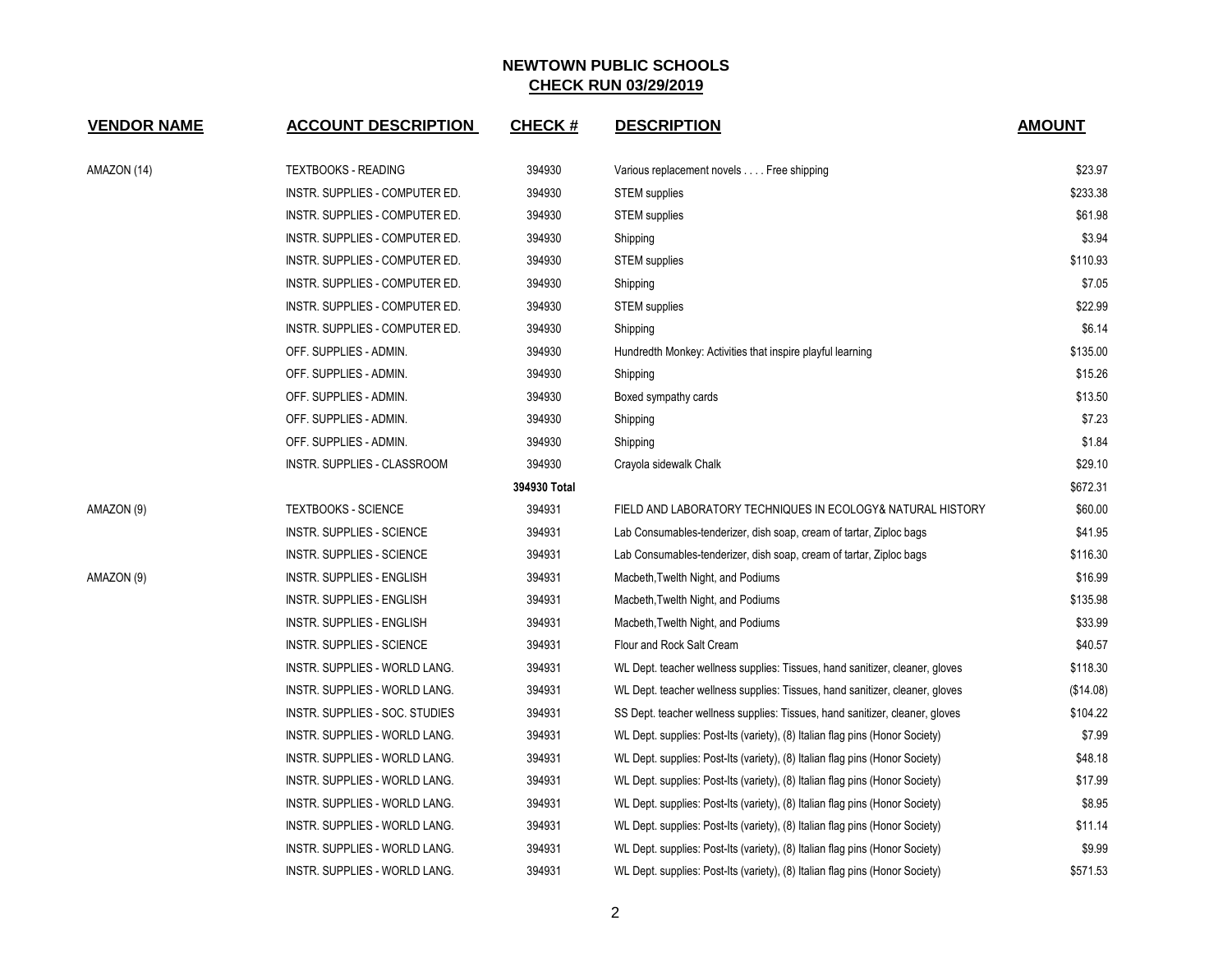| <b>VENDOR NAME</b> | <b>ACCOUNT DESCRIPTION</b>       | <b>CHECK#</b> | <b>DESCRIPTION</b>                                                              | <b>AMOUNT</b> |
|--------------------|----------------------------------|---------------|---------------------------------------------------------------------------------|---------------|
| AMAZON (9)         | INSTR. SUPPLIES - SOC. STUDIES   | 394931        | SS Dept. supplies: Misc. binder clips, laminating pouches, (9) composition book | \$30.84       |
|                    | INSTR. SUPPLIES - SOC. STUDIES   | 394931        | SS Dept. supplies: Misc. binder clips, laminating pouches, (9) composition book | \$13.99       |
|                    | INSTR. SUPPLIES - SOC. STUDIES   | 394931        | SS Dept. supplies: Misc. binder clips, laminating pouches, (9) composition book | \$7.99        |
|                    | INSTR. SUPPLIES - SOC. STUDIES   | 394931        | SS Dept. supplies: Misc. binder clips, laminating pouches, (9) composition book | \$78.66       |
|                    | INSTR. SUPPLIES - SOC. STUDIES   | 394931        | SS Dept. supplies: Misc. binder clips                                           | \$509.92      |
|                    | INSTR. SUPPLIES - SOC. STUDIES   | 394931        | SS Dept. supplies: Misc. binder clips, laminating pouches, (9) composition book | \$17.99       |
|                    | INSTR. SUPPLIES - SOC. STUDIES   | 394931        | SS Dept. supplies: Misc. binder clips, laminating pouches, (9) composition book | \$34.88       |
|                    | INSTR. SUPPLIES - SCIENCE        | 394931        | Aquarium plants for A214                                                        | \$48.90       |
|                    | <b>INSTR. SUPPLIES - SCIENCE</b> | 394931        | Document Camera HDMI/USB                                                        | \$220.78      |
|                    | <b>INSTR. SUPPLIES - MUSIC</b>   | 394931        | JACK ADAPTER- MICRO AMP-AMPLIFIER                                               | \$688.58      |
|                    | <b>INSTR. SUPPLIES - SPORTS</b>  | 394931        | (1) Glover Scorebook - (5) Line Up Erase Board - (3) Vinyl Numbers              | \$261.03      |
|                    | <b>INSTR. SUPPLIES - SPORTS</b>  | 394931        | (1) Glover Scorebook - (5) Line Up Erase Board - (3) Vinyl Numbers              | \$29.95       |
|                    | <b>INSTR. SUPPLIES - SPORTS</b>  | 394931        | (1) Glover Scorebook - (5) Line Up Erase Board - (3) Vinyl Numbers              | \$24.95       |
|                    | INSTR. SUPPLIES - SCIENCE        | 394931        | Cables for Merritt                                                              | \$21.63       |
|                    | <b>INSTR. SUPPLIES - ENGLISH</b> | 394931        | VDV players, pens, earbuds, mircofiber cloths, notebooks                        | \$169.65      |
|                    | INSTR. SUPPLIES - ENGLISH        | 394931        | VDV players, pens, earbuds, mircofiber cloths, notebooks                        | \$214.29      |
|                    | INSTR. SUPPLIES - ENGLISH        | 394931        | VDV players, pens, earbuds, mircofiber cloths, notebooks                        | \$9.68        |
|                    | INSTR. SUPPLIES - ENGLISH        | 394931        | VDV players, pens, earbuds, mircofiber cloths, notebooks                        | \$13.86       |
|                    | <b>INSTR. SUPPLIES - ART</b>     | 394931        | DRILL BITS- SCREWDRIVER SET- CORDLESS DEWALT                                    | \$531.72      |
|                    | INSTR. SUPPLIES - ENGLISH        | 394931        | HDMI cables-Parsons, tape, wipes, laminating pouches                            | \$86.89       |
|                    | <b>INSTR. SUPPLIES - ENGLISH</b> | 394931        | Poduims for B 232,234,237,243, Pencil sharpeners                                | \$49.50       |
|                    | INSTR. SUPPLIES - ENGLISH        | 394931        | Poduims for B 232,234,237,243, Pencil sharpeners                                | \$275.44      |
|                    | INSTR. SUPPLIES - ENGLISH        | 394931        | Poduims for B 232,234,237,243, Pencil sharpeners                                | \$228.32      |
|                    | INSTR. SUPPLIES - ENGLISH        | 394931        | 12th night dvd -2 disk set Toby                                                 | \$19.44       |
|                    | INSTR. SUPPLIES - SCIENCE        | 394931        | Fluval 306 External Filter - Harrison                                           | \$339.98      |
|                    | INSTR. SUPPLIES - ENGLISH        | 394931        | The secret life of bees (18), The Invention of Wings(17), Vga cable             | \$577.80      |
|                    | <b>INSTR. SUPPLIES - ENGLISH</b> | 394931        | The secret life of bees (18), The Invention of Wings(17), Vga cable-            | \$113.40      |
|                    |                                  | 394931 Total  |                                                                                 | \$5,950.05    |
| AMERICAN RED CROSS | STAFF TRAIN. - HEALTH ADMIN.     | 394932        | CPR/FIRST AID TRAING 2018/19                                                    | \$418.00      |
|                    |                                  | 394932 Total  |                                                                                 | \$418.00      |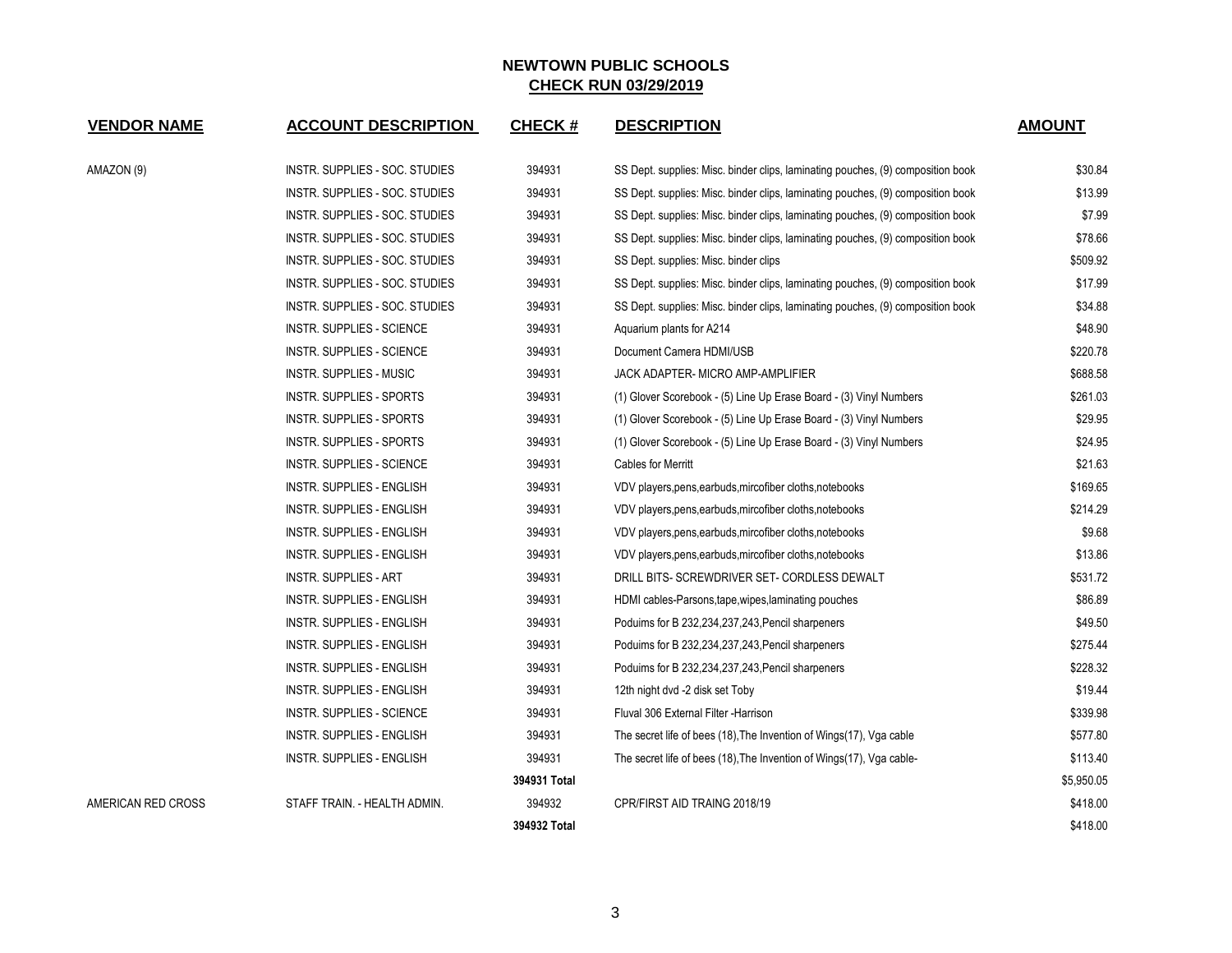| <b>VENDOR NAME</b>         | <b>ACCOUNT DESCRIPTION</b>      | <b>CHECK#</b> | <b>DESCRIPTION</b>                                               | <b>AMOUNT</b> |
|----------------------------|---------------------------------|---------------|------------------------------------------------------------------|---------------|
| <b>ANTHEM LIFE</b>         | P/R - VOLUNTARY LIFE INS.       | 394933        | LIFE APRIL 2019                                                  | \$1,878.05    |
|                            | P/R - VOLUNTARY LTD INS.        | 394933        | LTD APRIL 2019                                                   | \$3,713.51    |
|                            |                                 | 394933 Total  |                                                                  | \$5,591.56    |
| APPLE INC                  | INSTR. SUPPLIES - COMPUTER ED.  | 394934        | BN46266/A iPad Wi-Fi 128 GB - Silver10 pk and MR8G2LL/A iiP WiFi | \$3,940.00    |
|                            | INSTR. SUPPLIES - COMPUTER ED.  | 394934        | MR7K2LL/A Ipad Wi-Fi 128 GB Silver Includes shipping             | \$1,197.00    |
|                            |                                 | 394934 Total  |                                                                  | \$5,137.00    |
| ARC-O-ROOTER LLC           | <b>EMERGENCY REPAIRS - H.S.</b> | 394935        | SNAKE CLOGGED DRAINS - NHS                                       | \$225.00      |
|                            |                                 | 394935 Total  |                                                                  | \$225.00      |
| AUTO HOME COMMERCIAL       | <b>EMERGENCY REPAIRS - H.S.</b> | 394936        | PA SYSTEM / CLOCK REPAIRS - NHS                                  | \$1,490.18    |
|                            |                                 | 394936 Total  |                                                                  | \$1,490.18    |
| <b>BILL FLOOD GOLF</b>     | <b>INSTR. SUPPLIES - SPORTS</b> | 394937        | REF INV#181110113/ Spring 2019 Boys                              | \$1,440.00    |
|                            |                                 | 394937 Total  |                                                                  | \$1,440.00    |
| <b>BLANK, AARON</b>        | <b>INSTR. SUPPLIES - P.E.</b>   | 394938        | PE SUPPLIES                                                      | \$150.00      |
|                            |                                 | 394938 Total  |                                                                  | \$150.00      |
| <b>BLICK ART MATERIALS</b> | <b>INSTR. SUPPLIES - ART</b>    | 394939        | Art Supplies - See attached no shipping                          | \$960.56      |
|                            |                                 | 394939 Total  |                                                                  | \$960.56      |
| <b>BOOKSOURCE THE</b>      | TEXTBOOKS - CLASSROOM           | 394940        | Classroom library books, see attached, no shipping               | \$37.43       |
|                            |                                 | 394940 Total  |                                                                  | \$37.43       |
| BYRNE, SABRINA             | STAFF TRAVEL - CLASSROOM        | 394941        | <b>TRAVEL CSCU</b>                                               | \$24.98       |
|                            |                                 | 394941 Total  |                                                                  | \$24.98       |
| CABE                       | STAFF TRAVEL - B.O.E.           | 394942        | <b>CABE DAY</b>                                                  | \$30.00       |
|                            |                                 | 394942 Total  |                                                                  | \$30.00       |
| CASP                       | STAFF TRAIN. - PUPIL SERV.      | 394943        | CASP WORKSHOP FOR EMILY DEGRAND                                  | \$50.00       |
|                            |                                 | 394943 Total  |                                                                  | \$50.00       |
| <b>CCSN</b>                | PROF. SERV. - PSYCH/MED. EVAL.  | 394944        | BT AND BCBA CONSULTING SERVICES FOR FW                           | \$4,000.00    |
|                            |                                 | 394944 Total  |                                                                  | \$4,000.00    |
| CED                        | B. & G. REPAIRS - H.S.          | 394945        | AUTO SHOP POWER REPAIRS - NHS                                    | \$850.00      |
|                            |                                 | 394945 Total  |                                                                  | \$850.00      |
| CENGAGE LEARNING INC       | CONTRACTED SERV. - LIBRARY      | 394946        | Gale database subscription renewal. No S & H.                    | \$12,759.57   |
|                            | CONTRACTED SERV. - LIBRARY      | 394946        | Gale database subscription renewal. No S & H.                    | \$1,806.00    |
|                            |                                 | 394946 Total  |                                                                  | \$14,565.57   |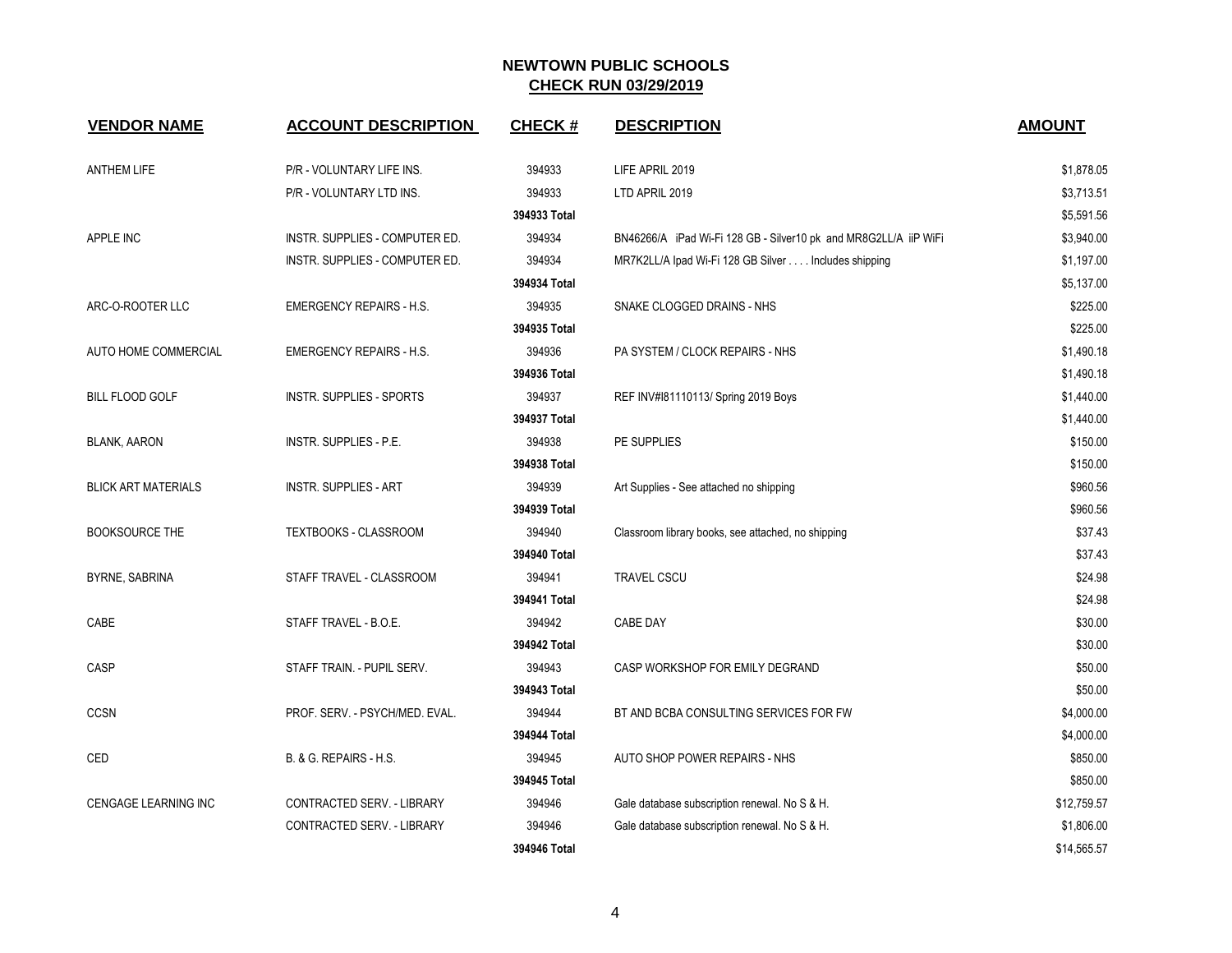| <b>VENDOR NAME</b>            | <b>ACCOUNT DESCRIPTION</b>      | <b>CHECK#</b> | <b>DESCRIPTION</b>                                                     | <b>AMOUNT</b> |
|-------------------------------|---------------------------------|---------------|------------------------------------------------------------------------|---------------|
| CHAINSAWS UNLIMITED,          | REPAIRS - MAINT.                | 394947        | <b>GENERATOR REPAIR - MAINT REPAIRS</b>                                | \$81.50       |
|                               |                                 | 394947 Total  |                                                                        | \$81.50       |
| <b>CMEA</b>                   | <b>STAFF TRAIN. - MUSIC</b>     | 394948        | Registration                                                           | \$160.00      |
|                               |                                 | 394948 Total  |                                                                        | \$160.00      |
| <b>COACH TOURS LTD</b>        | CONTRACTED SERV. - SOC. STUDIES | 394949        | Deposit for field trip transportation to the Museum of Jewish Heritage | \$200.00      |
|                               |                                 | 394949 Total  |                                                                        | \$200.00      |
| CONN CUSTOM AQUATICS LLC      | B. & G. REPAIRS - H.S.          | 394950        | SERVICE HANDICAP LIFT - NHS POOL                                       | \$295.00      |
|                               |                                 | 394950 Total  |                                                                        | \$295.00      |
| <b>CREC</b>                   | EQUIPMENT - SP/HEAR.            | 394951        | EQUIPMENT FOR REED STUDENT SP                                          | \$335.00      |
|                               |                                 | 394951 Total  |                                                                        | \$335.00      |
| CT COLT                       | INSTR. SUPPLIES - WORLD LANG.   | 394952        | Student nomination fee for the CT COLT Student Awards for Excellence.  | \$15.00       |
|                               |                                 | 394952 Total  |                                                                        | \$15.00       |
| DELLASALA, JENNIFER           | MEMBERSHIPS - LIBRARY           | 394953        | <b>CECA MEMBERSHIP</b>                                                 | \$170.00      |
|                               |                                 | 394953 Total  |                                                                        | \$170.00      |
| DEMCO INC.                    | SUPPLIES - LIBRARY              | 394954        | Demco Hanging Floor Bag Rack                                           | \$246.45      |
|                               | SUPPLIES - LIBRARY              | 394954        | <b>SHIPPING</b>                                                        | \$47.08       |
|                               |                                 | 394954 Total  |                                                                        | \$293.53      |
| DESTINATIONS UNLIMITED IN     | STAFF TRAVEL - M.S.             | 394955        | Room & Board for Nurses on Washington DC Field Trip                    | \$3,236.00    |
|                               |                                 | 394955 Total  |                                                                        | \$3,236.00    |
| <b>DNR LABORATORIES LLC</b>   | <b>EMERGENCY REPAIRS - H.S.</b> | 394956        | REPAIR & RE-SECURING RIGGING SY H/S                                    | \$3,100.00    |
|                               |                                 | 394956 Total  |                                                                        | \$3,100.00    |
| EAGLE HILL SOUTHPORT SCHOOL   | TUITION - OUT-OF-DISTRICT       | 394957        | TUITION - OUT-OF-DISTRICT                                              | \$16,740.00   |
|                               |                                 | 394957 Total  |                                                                        | \$16,740.00   |
| EAST RIVER ENERGY INC.        | FUEL OIL - GEN.                 | 394958        | OIL 332.9 GAL                                                          | \$683.45      |
|                               | FUEL OIL - HOM.                 | 394958        | OIL 2271.1 GAL                                                         | \$4,662.57    |
|                               | FUEL OIL - H.S.                 | 394958        | <b>OIL 154.4 GAL</b>                                                   | \$316.98      |
|                               |                                 | 394958 Total  |                                                                        | \$5,663.00    |
| <b>EAST RIVER ENERGY INC.</b> | FUEL FOR VEHICLES - TRANS.      | 394959        | DIESEL 3013.70 GAL ALL STAR                                            | \$6,340.52    |
|                               |                                 | 394959 Total  |                                                                        | \$6,340.52    |
| ELITE ROOFING & RESTORATI     | <b>EMERGENCY REPAIRS - HOM.</b> | 394960        | ROOF REPAIR HOM                                                        | \$2,433.09    |
|                               |                                 | 394960 Total  |                                                                        | \$2,433.09    |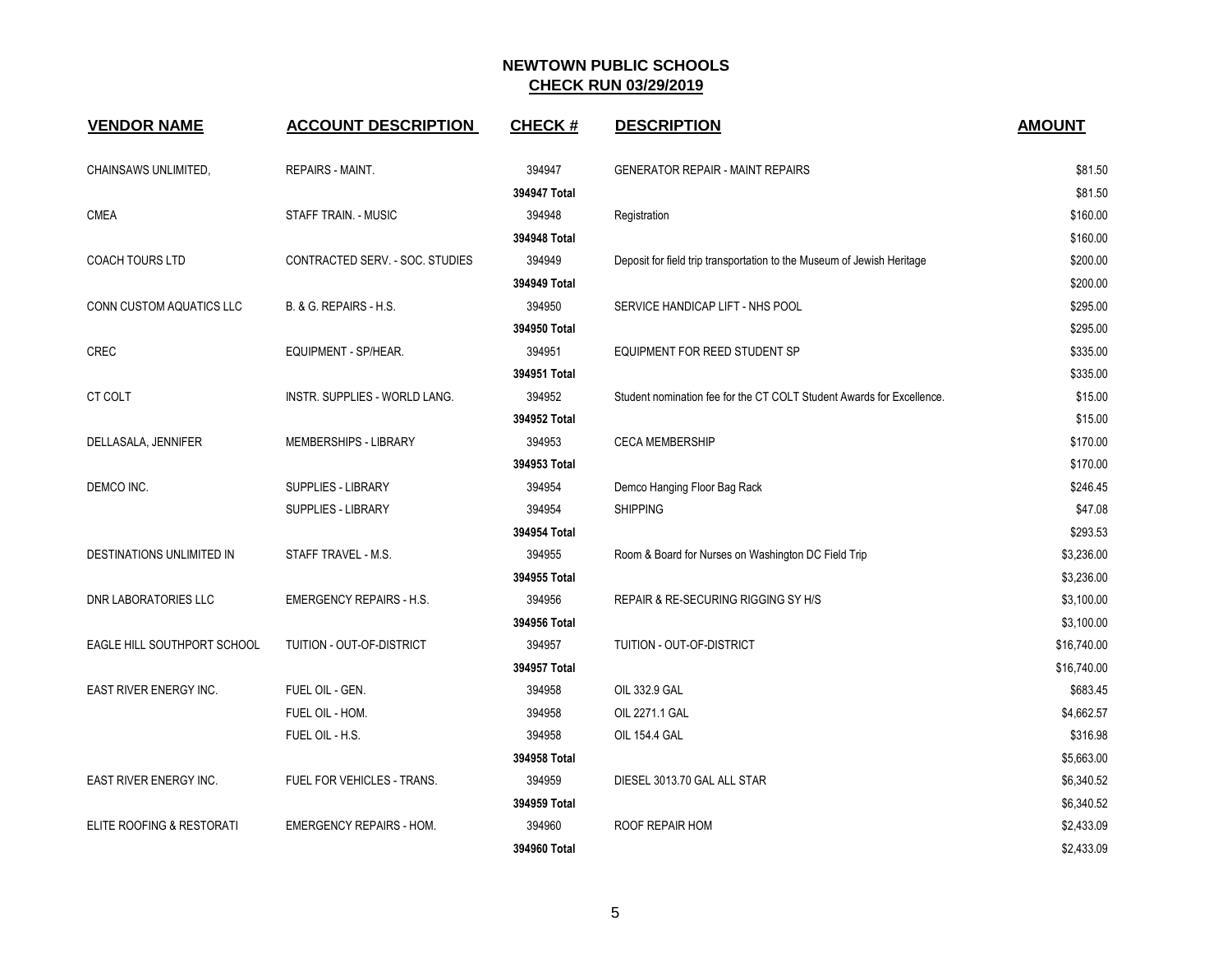| <b>VENDOR NAME</b>              | <b>ACCOUNT DESCRIPTION</b>          | <b>CHECK#</b> | <b>DESCRIPTION</b>                                                  | <b>AMOUNT</b> |
|---------------------------------|-------------------------------------|---------------|---------------------------------------------------------------------|---------------|
| <b>FAIR AUTO SUPPLY</b>         | <b>REPAIRS - SPORTS</b>             | 394961        | Ref.Inv#499528 Replacement batteries for Trainers Golf cart         | \$887.34      |
|                                 |                                     | 394961 Total  |                                                                     | \$887.34      |
| <b>FEDEX</b>                    | CONTRACTED SERV. - MATH             | 394962        | FedEx fee to ship Elmo doc cam to s                                 | \$43.77       |
|                                 |                                     | 394962 Total  |                                                                     | \$43.77       |
| FOLLETT SCHOOL SOLUTIONS        | SUPPLIES - LIBRARY                  | 394963        | po #93299. Books for the Reed LMC.                                  | (\$34.10)     |
|                                 | <b>SUPPLIES - LIBRARY</b>           | 394963        | Nutmeg Nominee book order (See Attached list) NO SHIPPING           | \$429.22      |
|                                 | <b>INSTR. SUPPLIES - ENGLISH</b>    | 394963        | English Dept. Textbook Barcodes                                     | \$270.01      |
|                                 |                                     | 394963 Total  |                                                                     | \$665.13      |
| <b>FULL COMPASS SYSTEMS LTD</b> | <b>REPAIRS - MUSIC</b>              | 394964        | KORG MP5090010 MP5001005 AC Cord                                    | (\$14.00)     |
|                                 | REPAIRS - MUSIC                     | 394964        | KORG MP5090010 MP5001005 AC Cord                                    | \$14.00       |
|                                 | <b>REPAIRS - MUSIC</b>              | 394964        | shipping                                                            | \$7.60        |
|                                 |                                     | 394964 Total  |                                                                     | \$7.60        |
| <b>GLOBAL MECHANICAL LLC</b>    | <b>EMERGENCY REPAIRS - M.G.</b>     | 394965        | REPLACE EXHAUST FAN MAG STARTER - MG                                | \$490.00      |
|                                 | B. & G. REPAIRS - H.S.              | 394965        | MUSIC ROOM HVAC REPAIR - NHS                                        | \$821.50      |
|                                 |                                     | 394965 Total  |                                                                     | \$1,311.50    |
| GOLDIE AND LIBRO MUSIC CE       | <b>EQUIPMENT - MUSIC</b>            | 394966        | SELMER TS600 TENOR SAX                                              | \$1,700.00    |
|                                 |                                     | 394966 Total  |                                                                     | \$1,700.00    |
| <b>GOPHER</b>                   | INSTR. SUPPLIES - P.E.              | 394967        | Instructional supplies PE - Quote 492299                            | \$250.60      |
|                                 | INSTR. SUPPLIES - P.E.              | 394967        | Shipping                                                            | \$25.06       |
|                                 |                                     | 394967 Total  |                                                                     | \$275.66      |
| GOVCONNECTION, INC.             | <b>REPAIRS - LIBRARY</b>            | 394968        | Item#11128691/V13H0101L57/Replacement lamp for Powerlite Projectors | \$149.23      |
|                                 |                                     | 394968 Total  |                                                                     | \$149.23      |
| <b>GRAINGER</b>                 | INSTR. SUPPLIES - TECH ED.          | 394969        | AUTO PARTS AND SUPPLIES                                             | \$209.19      |
|                                 | B. & G. REPAIRS - H.S.              | 394969        | <b>BOILER #1 REPAIR - NHS</b>                                       | \$153.81      |
|                                 | <b>B&amp;G SUPPLIES - CUSTODIAL</b> | 394969        | HAMMER DRILLS / BATTERY - CUST SUPPLIES                             | \$153.00      |
|                                 |                                     | 394969 Total  |                                                                     | \$516.00      |
| <b>PRIVATE</b>                  | TUITION - OUT-OF-DISTRICT           | 394970        | TUITION - OUT-OF-DISTRICT                                           | \$3,600.00    |
|                                 |                                     | 394970 Total  |                                                                     | \$3,600.00    |
| HILARIO'S SERVICE CENTER,       | REPAIRS - MAINT.                    | 394971        | TOW BOX TRUCK TO HIGHWAY GARAGE - NT61                              | \$196.88      |
|                                 |                                     | 394971 Total  |                                                                     | \$196.88      |
| HYDRO TECHNOLOGIES LLC          | PROF. SERV. - B. & G.               | 394972        | VOLATILE ORGANIC COMPOUNDS TESTING - HOM                            | \$260.00      |
|                                 |                                     | 394972 Total  |                                                                     | \$260.00      |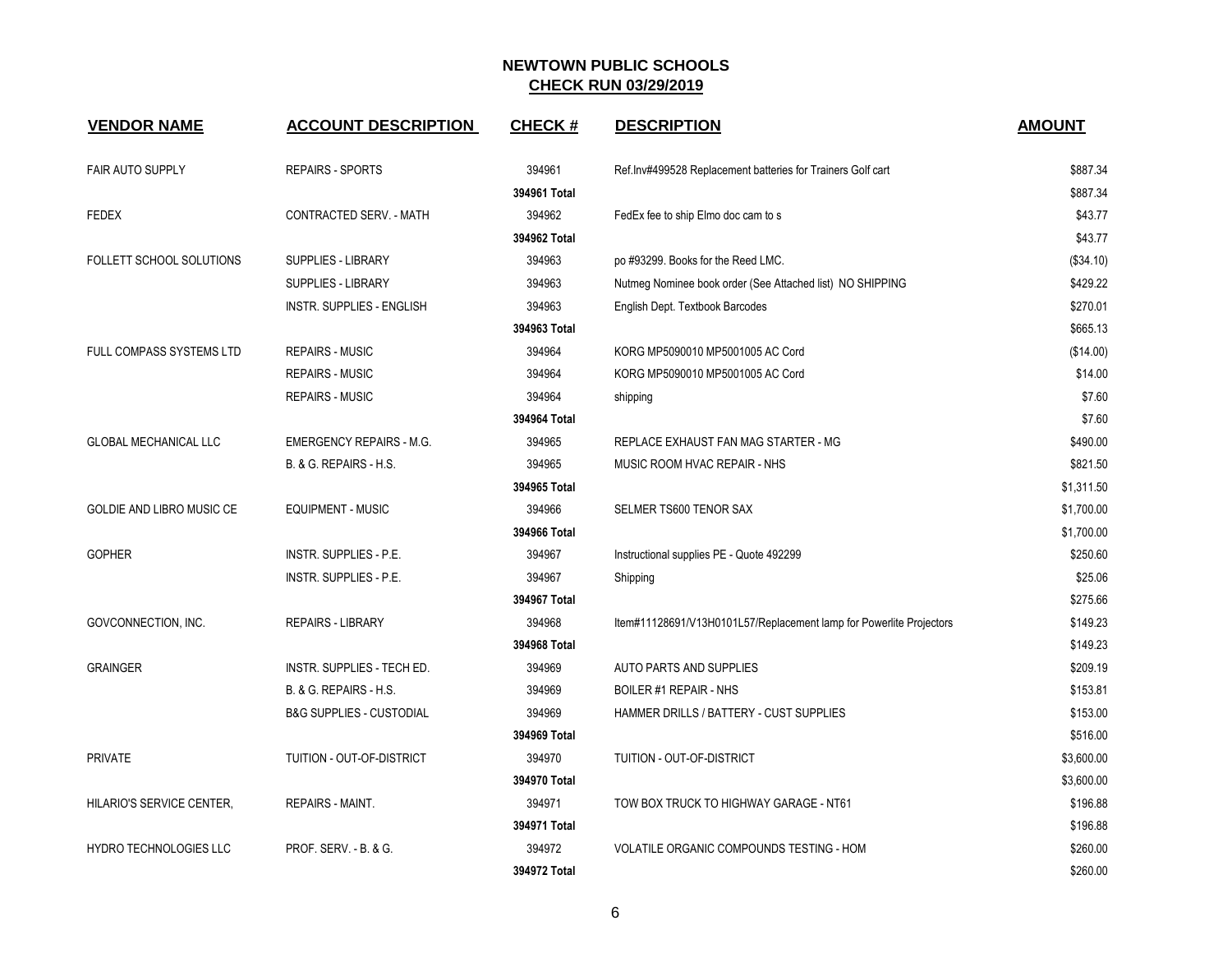| <b>VENDOR NAME</b>               | <b>ACCOUNT DESCRIPTION</b>       | <b>CHECK#</b> | <b>DESCRIPTION</b>                        | <b>AMOUNT</b> |
|----------------------------------|----------------------------------|---------------|-------------------------------------------|---------------|
| <b>INSTITUTE FOR ED. DE</b>      | STAFF TRAIN. - SCIENCE           | 394973        | Seminar eration science standards Bristol | \$1,245.00    |
|                                  |                                  | 394973 Total  |                                           | \$1,245.00    |
| <b>INTEGRITY PIANO SERVICE</b>   | <b>REPAIRS - MUSIC</b>           | 394974        | Piano tunings Orchestra room/Chorus room  | \$276.00      |
|                                  |                                  | 394974 Total  |                                           | \$276.00      |
| J.C. MUSIC, LLC                  | <b>REPAIRS - MUSIC</b>           | 394975        | For instrument repairs as needed.         | \$15.00       |
|                                  | <b>REPAIRS - MUSIC</b>           | 394975        | For instrument repairs as needed.         | \$89.00       |
|                                  | <b>REPAIRS - MUSIC</b>           | 394975        | For instrument repairs as needed.         | \$75.00       |
|                                  | <b>REPAIRS - MUSIC</b>           | 394975        | For instrument repairs as needed.         | \$89.00       |
|                                  | <b>REPAIRS - MUSIC</b>           | 394975        | For instrument repairs as needed.         | \$135.00      |
|                                  | <b>REPAIRS - MUSIC</b>           | 394975        | For instrument repairs as needed.         | \$35.00       |
|                                  | <b>REPAIRS - MUSIC</b>           | 394975        | For instrument repairs as needed.         | \$115.00      |
|                                  |                                  | 394975 Total  |                                           | \$553.00      |
| JOHNSON JULIANN RN               | MEDICAL SUPPLIES - ELEM.         | 394976        | HAND LOTION PO 96474                      | \$6.03        |
|                                  |                                  | 394976 Total  |                                           | \$6.03        |
| <b>JUSTICE RESOURCE INSTITUT</b> | TUITION - OUT-OF-DISTRICT        | 394977        | TUITION - OUT-OF-DISTRICT                 | \$5,674.80    |
|                                  |                                  | 394977 Total  |                                           | \$5,674.80    |
| K - MAN GLASS CORP               | B. & G. REPAIRS - H.S.           | 394978        | REPLACE BROKEN GLASS BATHROOM - NHS       | \$630.00      |
|                                  |                                  | 394978 Total  |                                           | \$630.00      |
| KANTOR, KENNETH                  | INSTR. SUPPLIES - SPORTS         | 394979        | FOOD FOR COACHS MEETING                   | \$43.06       |
|                                  |                                  | 394979 Total  |                                           | \$43.06       |
| MASON W.B. INC.                  | OFF. SUPPLIES - BUS. SERV.       | 394980        | <b>SUPPLIES 2018/19</b>                   | \$10.80       |
|                                  | OFF. SUPPLIES - BUS. SERV.       | 394980        | <b>SUPPLIES 2018/19</b>                   | \$77.37       |
|                                  | OFF. SUPPLIES - BUS. SERV.       | 394980        | COFFEE 20081/19                           | \$37.47       |
|                                  | OFF. SUPPLIES - BUS. SERV.       | 394980        | <b>SUPPLIES 2018/19</b>                   | \$127.32      |
|                                  | INSTR. SUPPLIES - CLASSROOM      | 394980        | Class supplies throughout the year.       | \$159.00      |
|                                  | <b>INSTR. SUPPLIES - ENGLISH</b> | 394980        | gloves, eraser tops, badge holders        | \$63.61       |
|                                  | <b>INSTR. SUPPLIES - SCIENCE</b> | 394980        | Badge holder, eraser caps, colored paper  | \$96.88       |
|                                  | B&G SUPPLIES - ADMIN.            | 394980        | BOTTLED WATER / COFFEE CUPS - MAINT DEPT. | \$105.74      |
|                                  | <b>INSTR. SUPPLIES - SCIENCE</b> | 394980        | Paper and tape for Anatomy-Kuroski        | \$163.88      |
|                                  |                                  | 394980 Total  |                                           | \$842.07      |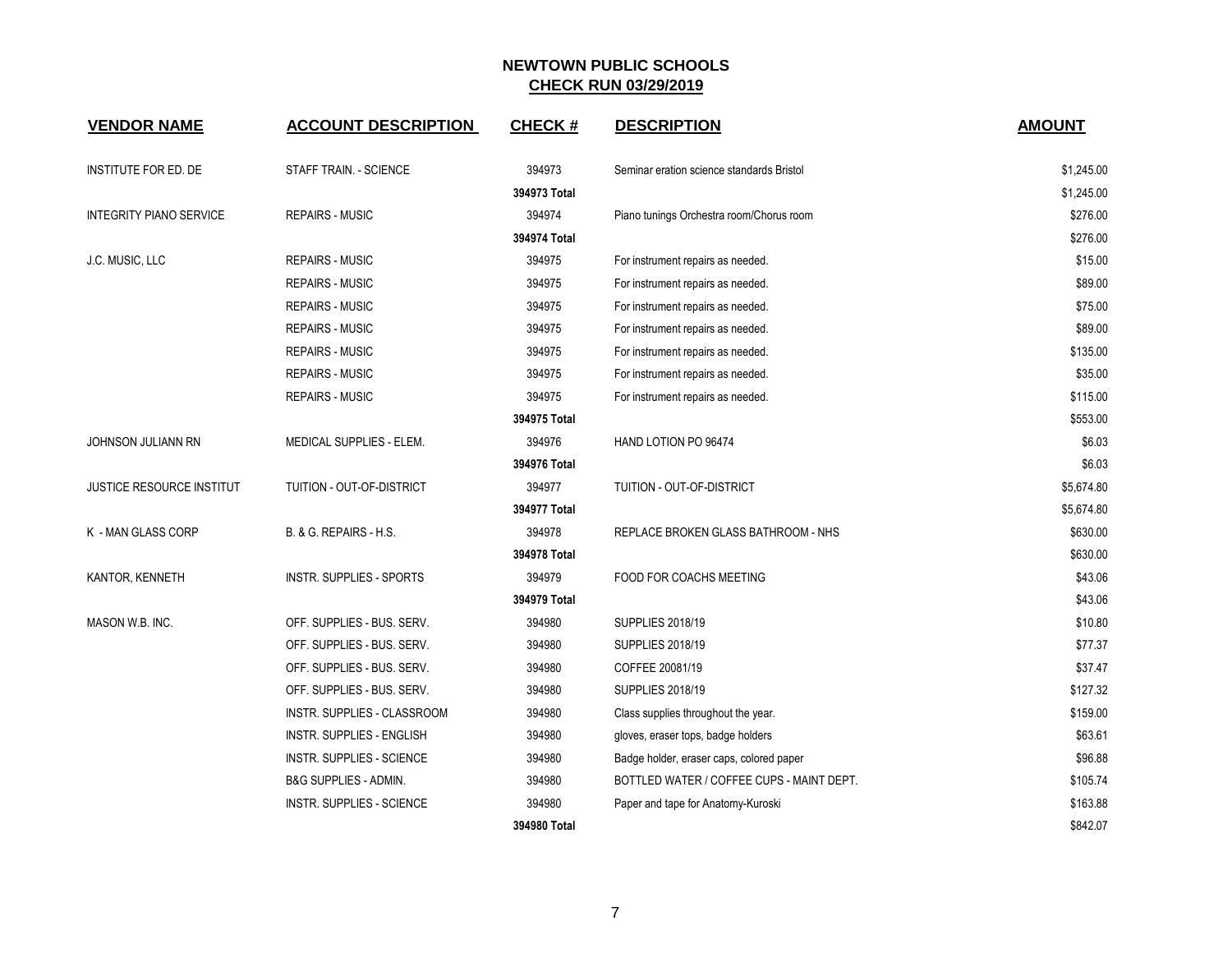| <b>VENDOR NAME</b>       | <b>ACCOUNT DESCRIPTION</b>      | <b>CHECK#</b> | <b>DESCRIPTION</b>                                                           | <b>AMOUNT</b> |
|--------------------------|---------------------------------|---------------|------------------------------------------------------------------------------|---------------|
| <b>MITCHELL</b>          | FUEL FOR VEHICLES - TRANS.      | 394981        | PROPANE 1400.0 UNITS                                                         | \$1,946.00    |
|                          | FUEL FOR VEHICLES - TRANS.      | 394981        | PROPANE 506.3 UNITS                                                          | \$703.76      |
|                          | FUEL FOR VEHICLES - TRANS.      | 394981        | PROPANE 999.9 UNITS                                                          | \$1,389.86    |
|                          | FUEL FOR VEHICLES - TRANS.      | 394981        | PROPANE 1500.0 UNITS                                                         | \$2,085.00    |
|                          | FUEL FOR VEHICLES - TRANS.      | 394981        | PROPANE 152.5 UNITS                                                          | \$211.98      |
|                          |                                 | 394981 Total  |                                                                              | \$6,336.60    |
| MOBILE MINI, INC.        | <b>EQUIP RENTAL - SPORTS</b>    | 394982        | <b>CONTAINER RENTAL</b>                                                      | \$95.00       |
|                          | <b>EQUIP RENTAL - SPORTS</b>    | 394982        | <b>CONTAINER RENTAL</b>                                                      | \$75.00       |
|                          | <b>EQUIP RENTAL - SPORTS</b>    | 394982        | <b>CONTAINER RENTAL</b>                                                      | \$75.00       |
|                          | <b>EQUIP RENTAL - B&amp;G</b>   | 394982        | STORAGE CONTAINER RENTAL (E726) 2018-2019                                    | \$75.00       |
|                          |                                 | 394982 Total  |                                                                              | \$320.00      |
| NAPOLITANO, TIMOTHY      | OFF. SUPPLIES - ADMIN.          | 394983        | PROF DEVEL MEETINGS                                                          | \$185.31      |
|                          |                                 | 394983 Total  |                                                                              | \$185.31      |
| <b>NATIONAL COUNCIL</b>  | STAFF TRAIN. - CLASSROOM        | 394984        | NCTE Summer Institute 2019- How do I take my writing and reading instruction | \$1,000.00    |
|                          |                                 | 394984 Total  |                                                                              | \$1,000.00    |
|                          | MEMBERSHIPS - ENGLISH           | 394985        | Membership & Journal- A Marks                                                | \$75.00       |
|                          |                                 | 394985 Total  |                                                                              | \$75.00       |
| NEWTOWN COMMUNITY CENTER | STAFF TRAIN. - PUPIL SERV.      | 394986        | TRAINING FOR TRANSITION STAFF FOR FOOD SERVICE PROGRAM                       | \$800.00      |
|                          |                                 | 394986 Total  |                                                                              | \$800.00      |
| NEWTOWN FOOD SERVICES    | INSTR. SUPPLIES - CLASSROOM     | 394987        | <b>MILK</b>                                                                  | \$13.80       |
|                          | MEDICAL SUPPLIES - ELEM.        | 394987        | SALTINE CRACKERS PO 96474                                                    | \$66.00       |
|                          | MEDICAL SUPPLIES - M.S.         | 394987        | SALTINE CRACKERS PO 96474                                                    | \$16.50       |
|                          | OFF. SUPPLIES - ADMIN.          | 394987        | For professional Development Refreshments during school year.                | \$26.00       |
|                          |                                 | 394987 Total  |                                                                              | \$122.30      |
| NEWTOWN HARDWARE (2)     | INSTR. SUPPLIES - SPORTS        | 394988        | Ref.Inv#17752/1 (2) Tarps for Sports Practices to protect Gym Floor          | \$31.98       |
|                          |                                 | 394988 Total  |                                                                              | \$31.98       |
| NEWTOWN MIDDLE SCHOOL    | STAFF TRAVEL - SP. ED. PREK-8   | 394989        | TRAVEL EXPENSES 2 - CHAPERONES FOR DC TRIP                                   | \$1,670.00    |
|                          |                                 | 394989 Total  |                                                                              | \$1,670.00    |
| NIXON COMPANY            | <b>REPAIRS - ENGLISH</b>        | 394990        | POETRY OUT LOUD replacement banner plus shipping                             | \$140.00      |
|                          |                                 | 394990 Total  |                                                                              | \$140.00      |
| OTIS ELEVATOR COMPANY    | <b>B&amp;G CONTRACTED SERV.</b> | 394991        | ELEVATOR SVC CONTRACT - HAWL/RIS 2018-2019                                   | \$303.42      |
|                          |                                 | 394991 Total  |                                                                              | \$303.42      |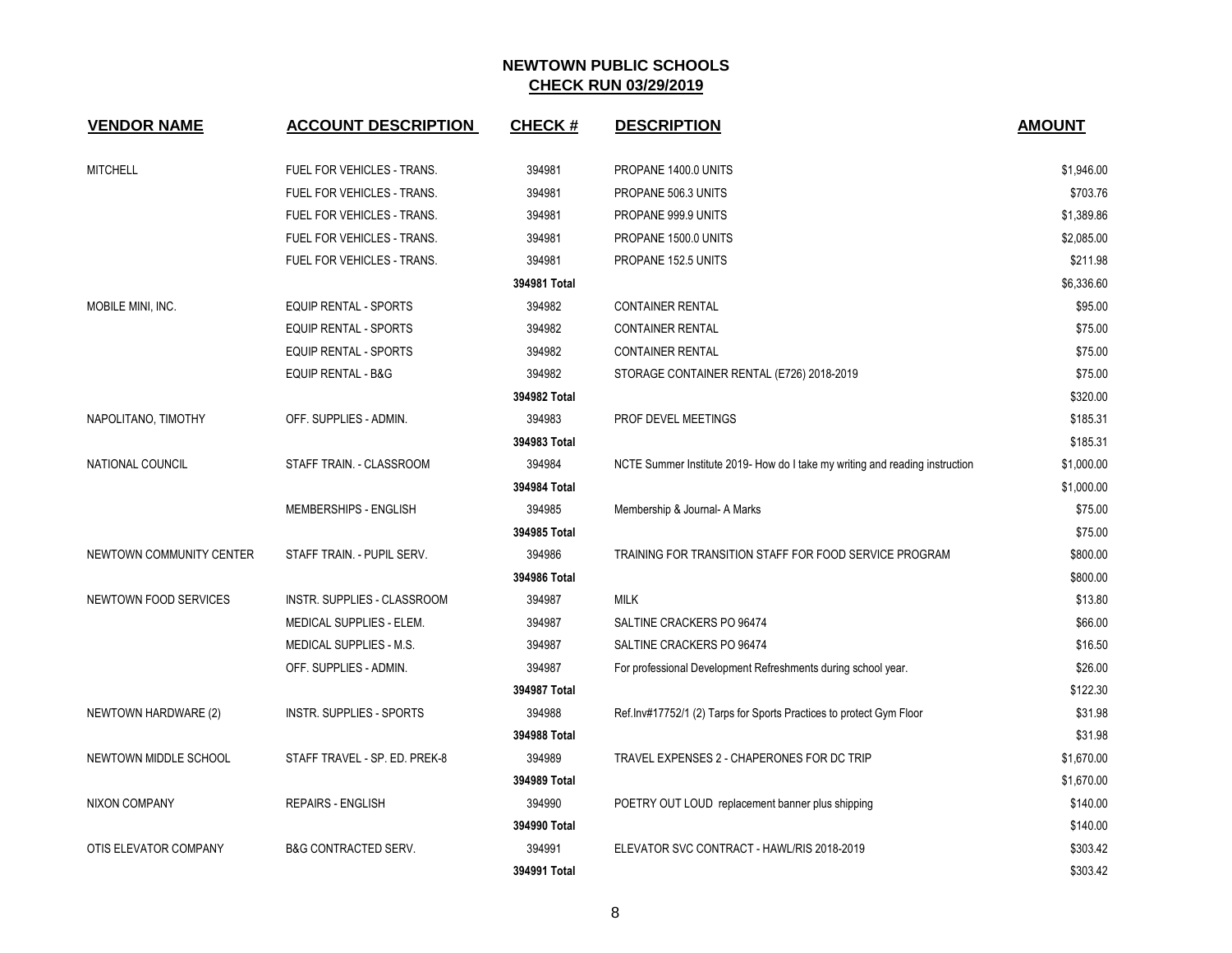| <b>VENDOR NAME</b>        | <b>ACCOUNT DESCRIPTION</b>      | <b>CHECK#</b> | <b>DESCRIPTION</b>                                                  | <b>AMOUNT</b> |
|---------------------------|---------------------------------|---------------|---------------------------------------------------------------------|---------------|
| <b>OVERDRIVE</b>          | <b>SUPPLIES - LIBRARY</b>       | 394992        | Purchase of additional content credit for electronic / audio books. | \$2,000.00    |
|                           |                                 | 394992 Total  |                                                                     | \$2,000.00    |
| PALOS SPORTS INC.         | <b>INSTR. SUPPLIES - P.E.</b>   | 394993        | Instruction supplies PE                                             | \$530.31      |
|                           | INSTR. SUPPLIES - P.E.          | 394993        | Shipping                                                            | \$50.00       |
|                           |                                 | 394993 Total  |                                                                     | \$580.31      |
| PETTY CASH - REED         | OFF. SUPPLIES - ADMIN.          | 394994        | PETTY CASH                                                          | \$97.76       |
|                           |                                 | 394994 Total  |                                                                     | \$97.76       |
| PLAYER ATHLETICS LLC      | INSTR. SUPPLIES - SPORTS        | 394995        | Boys Volleyball Artwork/ Boys Volleyball Uniforms                   | \$3,565.00    |
|                           | <b>INSTR. SUPPLIES - SPORTS</b> | 394995        | Boys Volleyball Artwork/ Boys Volleyball Uniforms                   | \$10.00       |
|                           |                                 | 394995 Total  |                                                                     | \$3,575.00    |
| POSTMASTER - NEWTOWN      | OFF. SUPPLIES - ADMIN.          | 394996        | 100/roll forever stamps                                             | \$110.00      |
|                           |                                 | 394996 Total  |                                                                     | \$110.00      |
| POWERSCHOOL GROUP LLC     | CONTRACTED SERV. - INFO. TECH.  | 394997        | PoweSchool Registration Annual Fee                                  | \$16,515.00   |
|                           |                                 | 394997 Total  |                                                                     | \$16,515.00   |
| PROJECT LAMP SOURCE       | <b>SUPPLIES - LIBRARY</b>       | 394998        | Quote QT215972 replacement bulb for Smartboard                      | \$115.13      |
|                           |                                 | 394998 Total  |                                                                     | \$115.13      |
| <b>QUILL CORPORATION</b>  | INSTR. SUPPLIES - CLASSROOM     | 394999        | Classroom supplies Free shipping                                    | \$996.66      |
|                           | <b>SUPPLIES - LIBRARY</b>       | 394999        | Instructional supplies - Library Free shipping                      | \$164.59      |
|                           |                                 | 394999 Total  |                                                                     | \$1,161.25    |
| REALLY GOOD STUFF INC.    | INSTR. SUPPLIES - CLASSROOM     | 395000        | Store More Multi-Pocket Chair Pockets with Water Bottle Holder      | \$637.70      |
|                           |                                 | 395000 Total  |                                                                     | \$637.70      |
| RYAN, TRACY               | STAFF TRAVEL - SP. ED. PREK-8   | 395001        | TRAVEL MARCH 2019                                                   | \$45.01       |
|                           |                                 | 395001 Total  |                                                                     | \$45.01       |
| SANDY HOOK ACTIVITIES FUN | OFF. SUPPLIES - ADMIN.          | 395002        | Principals Meeting Supplies 3/20/19                                 | \$42.48       |
|                           | OFF. SUPPLIES - ADMIN.          | 395002        | Supplies for Literacy Night 3/20/19                                 | \$62.00       |
|                           |                                 | 395002 Total  |                                                                     | \$104.48      |
| <b>SCHOOL SPECIALTY</b>   | INSTR. SUPPLIES - P.E.          | 395003        | Instructional supplies PE free shipping                             | \$165.29      |
|                           | <b>INSTR. SUPPLIES - ART</b>    | 395003        | Art Supplies - See attached - no shipping                           | \$270.89      |
|                           |                                 | 395003 Total  |                                                                     | \$436.18      |
| <b>SECURE ECO SHRED</b>   | INSTR. SUPPLIES - CLASSROOM     | 395004        | for monthly shredding contract July 2018 - June 2019                | \$35.00       |
|                           |                                 | 395004 Total  |                                                                     | \$35.00       |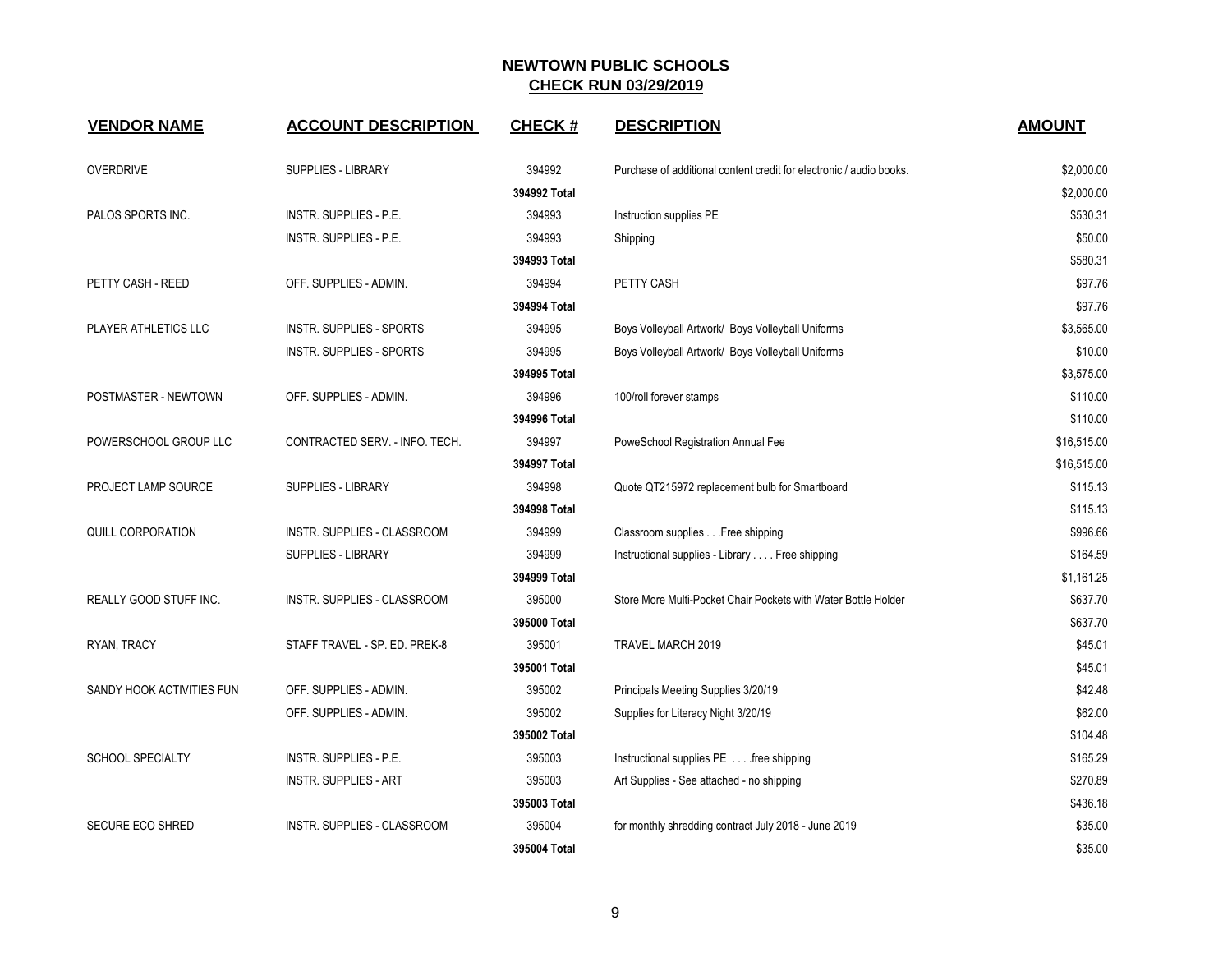| <b>VENDOR NAME</b>         | <b>ACCOUNT DESCRIPTION</b>        | <b>CHECK#</b> | <b>DESCRIPTION</b>                                                                       | <b>AMOUNT</b> |
|----------------------------|-----------------------------------|---------------|------------------------------------------------------------------------------------------|---------------|
| SENIOR PUBLICATIONS COMPA  | PRINTING - ENGLISH                | 395005        | Invoice 37757 dated 11/26/18 invoice attached                                            | \$983.00      |
|                            | PRINTING - ENGLISH                | 395005        | Invoice 38324 dated 3/19/19 invoice attached                                             | \$983.00      |
|                            |                                   | 395005 Total  |                                                                                          | \$1,966.00    |
| SHAR PRODUCTS CO.          | INSTR. SUPPLIES - MUSIC           | 395006        | See attached Free shipping                                                               | \$107.18      |
|                            |                                   | 395006 Total  |                                                                                          | \$107.18      |
| SIS RESOURCES              | TECH. SOFTWARE - INFO. TECH.      | 395007        | Renewal of sql Reports - Full site subscription 3/23/19 - 3/22/2020Active number of stud | \$270.00      |
|                            |                                   | 395007 Total  |                                                                                          | \$270.00      |
| SKOLAS, CAROL              | <b>INSTR. SUPPLIES - ART</b>      | 395008        | <b>ART SUPPLIES</b>                                                                      | \$20.89       |
|                            |                                   | 395008 Total  |                                                                                          | \$20.89       |
| SOCIAL THINKING            | STAFF TRAIN. - PUPIL SERV.        | 395009        | <b>GREATER HARTFORD CONFERENCE</b>                                                       | \$728.97      |
|                            | STAFF TRAIN. - PUPIL SERV.        | 395009        | HARTFORD SOCIAL THINKING CONFERENCE                                                      | \$242.99      |
|                            |                                   | 395009 Total  |                                                                                          | \$971.96      |
| SOUTHBURY PRINTING C       | OFF. SUPPLIES - ADMIN.            | 395010        | Postcards for Student showcase 2018/2019. Free shipping                                  | \$186.85      |
|                            |                                   | 395010 Total  |                                                                                          | \$186.85      |
| <b>SPEECHCORNER</b>        | <b>INSTR. SUPPLIES - SP/HEAR.</b> | 395011        | SPEECH SUPPLIES SEE ATTACHED ORDER FORM                                                  | \$108.95      |
|                            | INSTR. SUPPLIES - SP/HEAR.        | 395011        | <b>SHIPPING</b>                                                                          | \$11.00       |
|                            |                                   | 395011 Total  |                                                                                          | \$119.95      |
| SPORTSMEN'S                | <b>INSTR. SUPPLIES - SPORTS</b>   | 395012        | White-25/Grey Baseball Jerseys /Grey Baseball Pants                                      | \$3,500.00    |
|                            | <b>INSTR. SUPPLIES - SPORTS</b>   | 395012        | White-25/Grey Baseball Jerseys /Grey Baseball Pants                                      | \$1,250.00    |
|                            | <b>INSTR. SUPPLIES - SPORTS</b>   | 395012        | White-25/Grey Baseball Jerseys /Grey Baseball Pants                                      | \$4,900.00    |
|                            | INSTR. SUPPLIES - SPORTS          | 395012        | White-25/Grey Baseball Jerseys /Grey Baseball Pants                                      | \$500.00      |
|                            |                                   | 395012 Total  |                                                                                          | \$10,150.00   |
| TABASKO, EILEEN            | INSTR. SUPPLIES - CLASSROOM       | 395013        | P.J. READ ALOUD NIGHT FOOD                                                               | \$31.15       |
|                            |                                   | 395013 Total  |                                                                                          | \$31.15       |
| TOM'S SERVICE LLC          | REPAIRS - CAFETERIA               | 395014        | REPAIR CONTROL BOARD                                                                     | \$307.50      |
|                            |                                   | 395014 Total  |                                                                                          | \$307.50      |
| TOWN OF NEWTOWN            | B. & G. REPAIRS - H.S.            | 395015        | H/S AUDITORIUM PROJECT                                                                   | \$3,863.42    |
|                            |                                   | 395015 Total  |                                                                                          | \$3,863.42    |
| <b>TRINITY3 TECHNOLOGY</b> | EQUIPMENT - INFO. TECH.           | 395016        | Lenovo N42-20, Dual Core Celenon + Google license                                        | \$2,990.00    |
|                            |                                   | 395016 Total  |                                                                                          | \$2,990.00    |